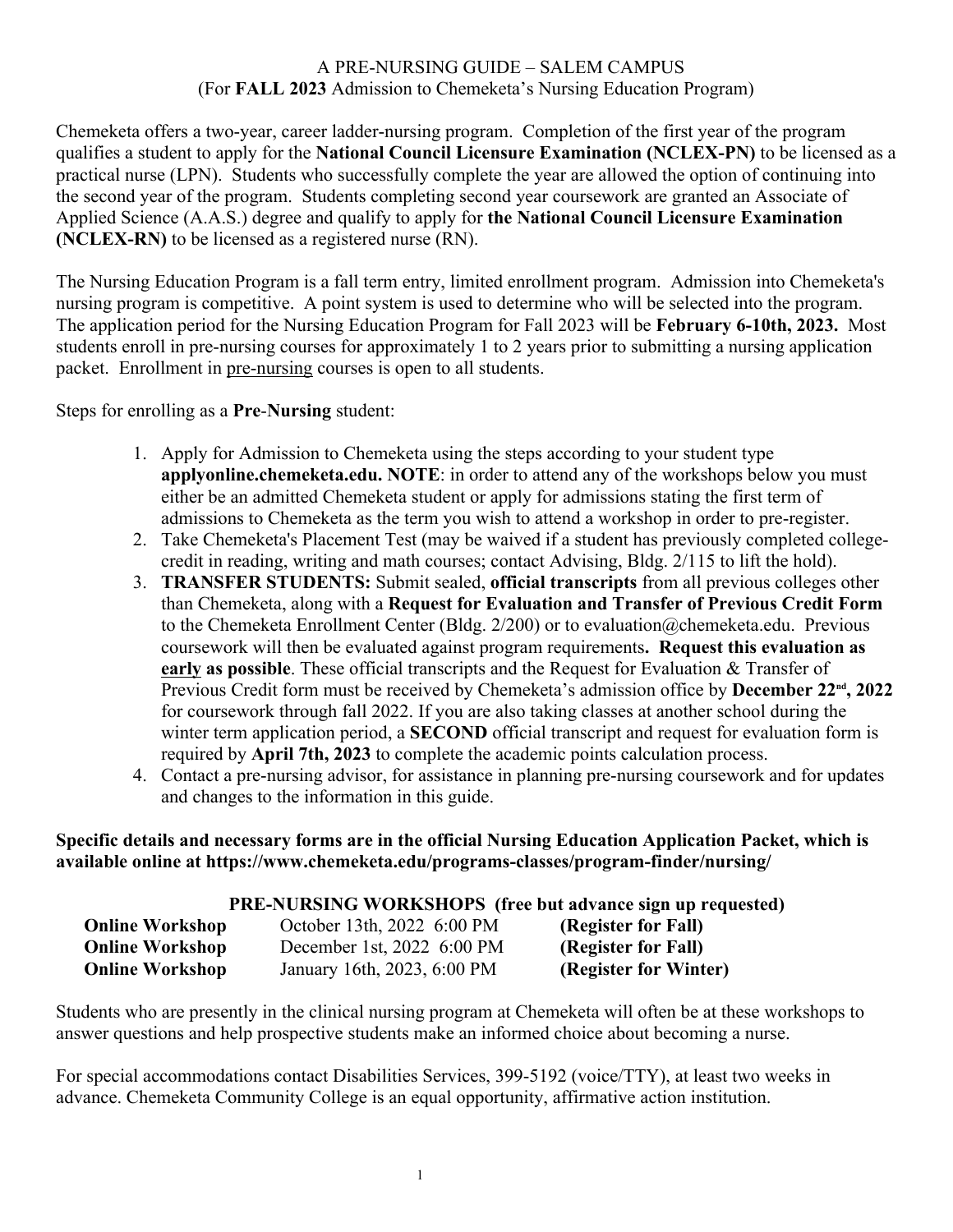## **Pre-Nursing Coursework**

There are FOUR PREREQUISITE COURSES a student must have completed or must have evidence of enrollment in these courses in order to have their nursing application accepted. The four courses are:

- 1. ANATOMY AND PHYSIOLOGY SEQUENCE BI231, BI232 and BI233. (See prerequisites for BI231)
- 2. INTERMEDIATE ALGEBRA MTH095 (or higher) with a "C" grade or better. This requirement **cannot** be waived by placement test score.

For application into the 2023 Nursing Program, submit proof of either current enrollment or completion within the last **seven** years (fall term 2016 or later, with a "C" grade or better, for BI231, BI232 and BI233) or enrollment in or completion of NUR272 to update anatomy and physiology sequence completed before fall 2016. There is no time limit for the math requirement. Prerequisites must be completed by the end of winter term 2023. Students with expired BI231, BI232 and BI233 courses should talk to an advisor regarding taking the NUR272 Pathophysiology for Nurses to refresh these courses. Students with expired A  $\&$  P courses from another institution must have the official transcript evaluation **COMPLETED** in order to register for NUR272 Pathophysiology for Nurses. Please keep in mind that the evaluation process can take 6-8 weeks to complete.

### **Science Flowchart**

Placement test scores and previous academic background determine where a student begins in the pre-nursing science courses. **Courses are sequenced in the following way:**

| Term 1              | $\mathbf{r}$<br>l'erm 2 | $\mathbf{r}$<br>Term 3                    | $\mathbf{r}$<br>l'erm 4 |
|---------------------|-------------------------|-------------------------------------------|-------------------------|
| $BI112 \rightarrow$ | $BI231 \rightarrow$     | $\overline{B1232} \rightarrow$<br>DIZJZ 7 | <b>BI233</b>            |
|                     |                         |                                           |                         |
|                     |                         |                                           |                         |

In addition to the four prerequisite courses**, pre-nursing students should complete all general education and science requirements for the nursing program in order to enhance their chance of being selected for the Nursing Program.** These are the courses that **are awarded points for selection** into the clinical nursing program. All courses must be completed with a "C" grade or better and must be completed by the end of winter term 2023 to be awarded points for fall 2023 admission.

In addition to the general education requirements for the Chemeketa Associate Degree in Nursing there are other courses that may be required for graduation with a Bachelor of Science in Nursing. It is recommended to discuss all of your goals and plan in advance for those. Some additional courses include: WR122, NFM225, BI234 and MTH243.

### **Healthcare Certification for Points**

Healthcare certification and experience is a valuable way for applicants to learn relevant hands-on skills and improve familiarity within a clinical setting. Applicants are **required** to have **active** healthcare certifications to be considered eligible for application and will be awarded points based on their work experience hours. A copy of this certification should be submitted with their application packet at time of submission. The following certifications are considered to meet the above requirement for application.

**Five Points** – CNA2, Paramedic, Anesthesia Technician, LPN, Midwife **Four Points –** Advanced EMT, Combat Medic, CNA **Three Points –** EMT Basic, Medical Assistant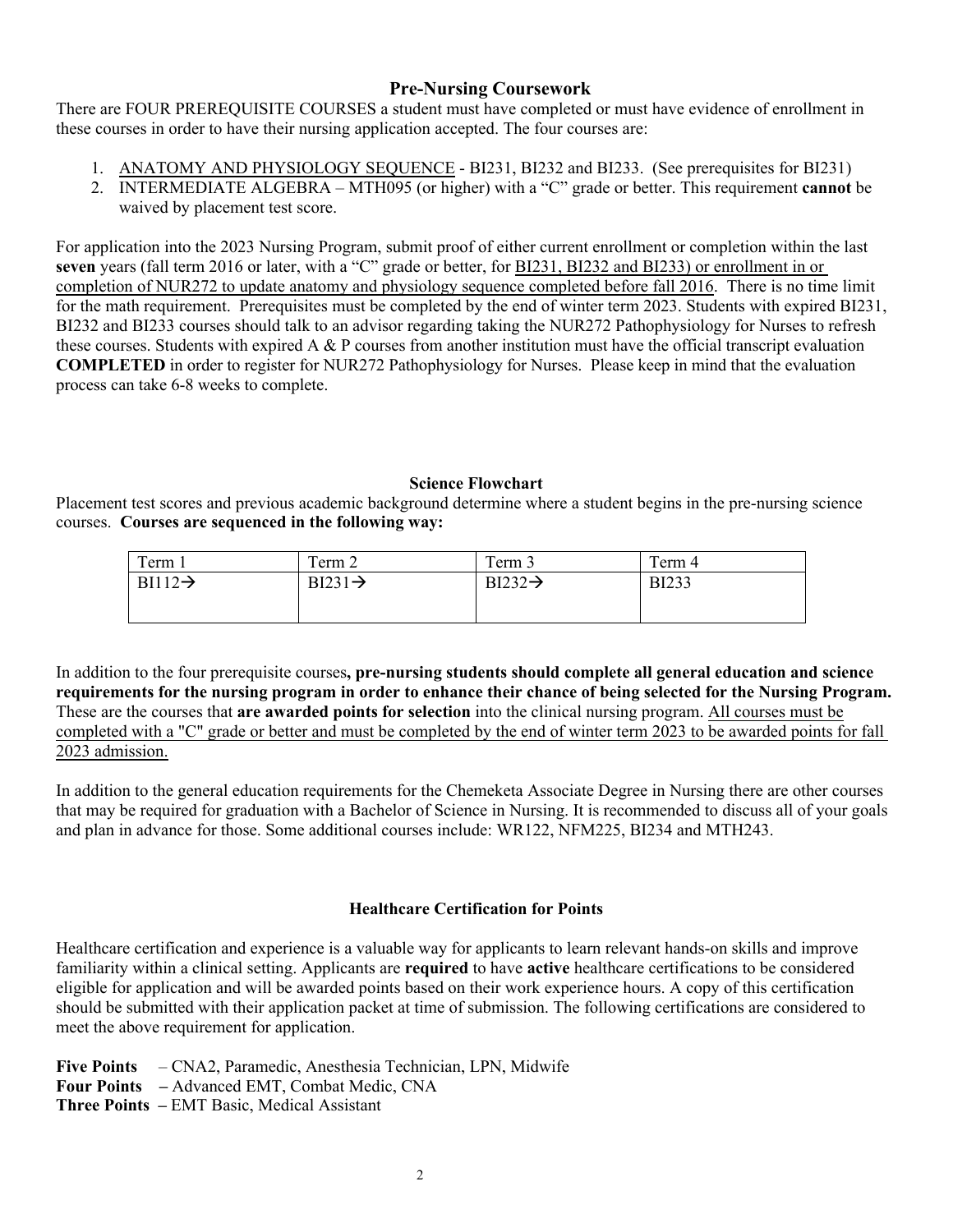#### **2023 Nursing Program Selection Procedure - Point System Worksheet**

Chemeketa uses a point system to determine who will be accepted into the Nursing Program. Candidates earning the most points are offered spots in the program. **All courses must be completed by the end of winter term 2023 to be awarded points for the fall 2023 application.** BI231**,** BI232 and 233 must be completed within the last **seven** years. Points may be earned in the following categories:

| <b>Residency</b>                                                                                                                                                                                  | Out of<br><b>State/International</b> | <b>Oregon Resident</b>            |                           | <b>Residency</b><br>Total $(10)^*$              |
|---------------------------------------------------------------------------------------------------------------------------------------------------------------------------------------------------|--------------------------------------|-----------------------------------|---------------------------|-------------------------------------------------|
| Subject to Verification                                                                                                                                                                           | 0 points                             | 10 points                         |                           |                                                 |
| <b>Biology Courses -- 12 CR</b>                                                                                                                                                                   | $C-$ to $C+$ (40 points)             |                                   | $B - to A + (50 points)$  | <b>Biology Courses</b><br>Total (150)*          |
| <b>BI231</b>                                                                                                                                                                                      |                                      |                                   |                           |                                                 |
| <b>BI232</b>                                                                                                                                                                                      |                                      |                                   |                           |                                                 |
| <b>BI233</b>                                                                                                                                                                                      |                                      |                                   |                           |                                                 |
| <b>General Education Courses</b>                                                                                                                                                                  | $C - to$<br>$C+ (20)$<br>points)     | $B - to$<br>$B+ (22.5$<br>points) | A-to<br>A+ (25<br>points) | <b>General Education</b><br>Total (125)*        |
| WR121, WR122, WR123 or WR227 - 4 CR<br>Option: One 4 credit course or a<br>combination of the above course to total<br>4 credits. In the case of using a<br>combination, grades will be averaged. |                                      |                                   |                           |                                                 |
| <b>PSY201-4 CR</b><br>Option: A 3 credit PSY201 may be<br>used in combination with a 3 credits<br>PSY202. The grades will be averaged.                                                            |                                      |                                   |                           |                                                 |
| <b>PSY237 - 4 CR</b>                                                                                                                                                                              |                                      |                                   |                           |                                                 |
| *General Education Elective-4 CR<br>see next page.                                                                                                                                                |                                      |                                   |                           |                                                 |
| *One Additional Elective - 3 CR<br>see next page.                                                                                                                                                 |                                      |                                   |                           |                                                 |
| <b>Healthcare Certifications</b>                                                                                                                                                                  | 3pt                                  | 4 pts                             | 5pts                      | <b>Healthcare</b><br><b>Certification Total</b> |
| Applicants will need to submit active license with application for points to be applied. You<br>will only receive points for one active license.                                                  |                                      |                                   |                           |                                                 |
| 5 points: CNA2, Paramedic,<br>Anesthesia Technician, LPN,<br>Midwife                                                                                                                              |                                      |                                   |                           |                                                 |
| 4 points: Advanced EMT, Combat<br>Medic, CNA                                                                                                                                                      |                                      |                                   |                           |                                                 |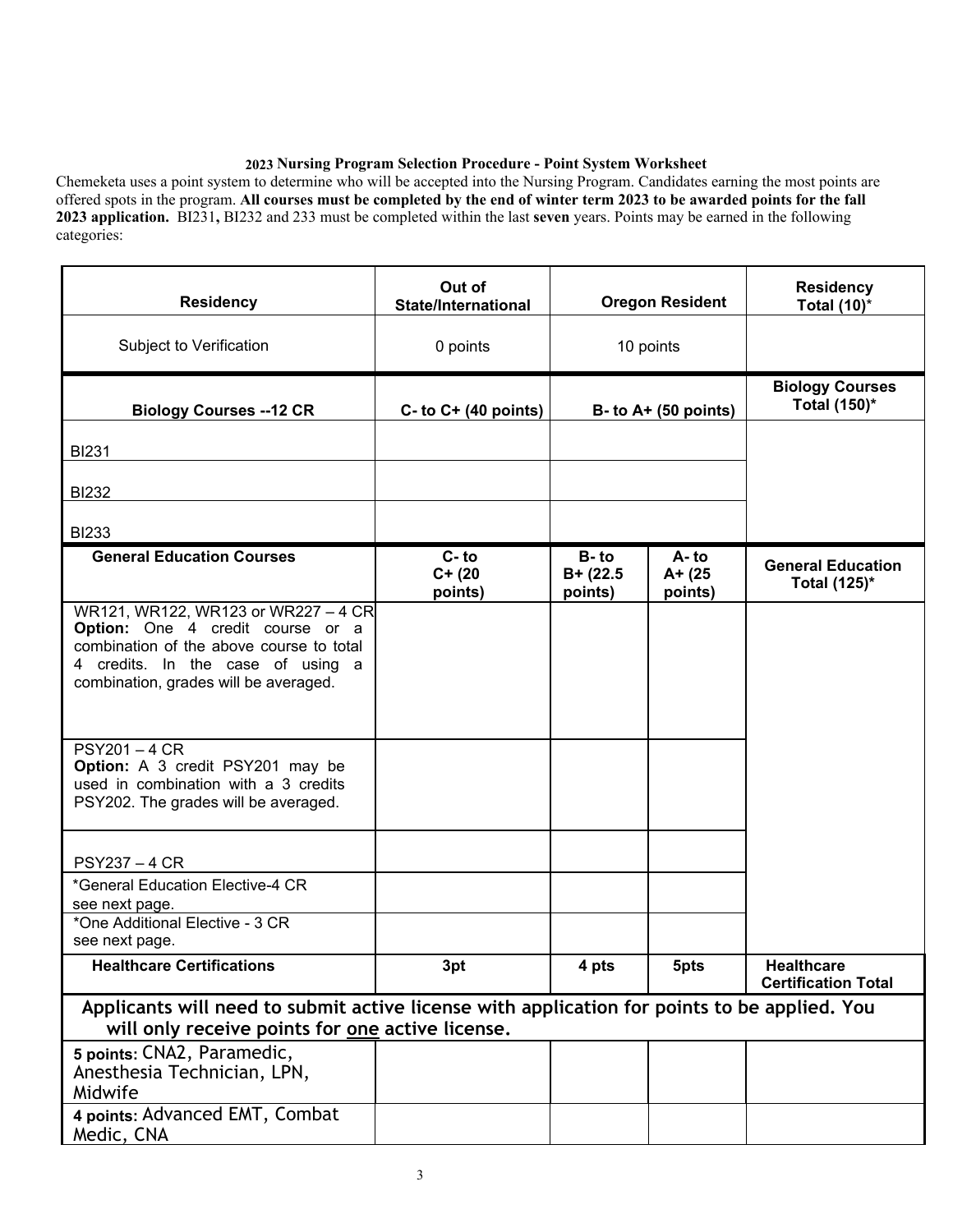| 3 points: EMT Basic, Medical<br>Assistant                                         |     |                                   |                                 |               |         |                         |
|-----------------------------------------------------------------------------------|-----|-----------------------------------|---------------------------------|---------------|---------|-------------------------|
| <b>Work Experience</b>                                                            | pts | $\vert$ 2 pts                     | $ 3$ pt                         | $\vert$ 4 pts | $5$ pts | Total (up to 5<br> pts) |
| $>100$ (o pts)                                                                    |     |                                   |                                 |               |         |                         |
| 100-199 (1 pts)                                                                   |     |                                   |                                 |               |         |                         |
| 200-299 (2 pts)                                                                   |     |                                   |                                 |               |         |                         |
| 300-399 (3 pts)                                                                   |     |                                   |                                 |               |         |                         |
| 400-499 (4 pts)                                                                   |     |                                   |                                 |               |         |                         |
| $500 < (5 \text{ pts})$                                                           |     |                                   |                                 |               |         |                         |
| Kaplan Pre-nursing Exam                                                           |     | A score out of 50 possible points |                                 |               |         |                         |
| Any course with a "P" (Pass) grade will receive points equivalent to a "C" grade. |     |                                   |                                 |               |         |                         |
| *Maximum points for each category                                                 |     |                                   | Total Points (345 =<br>Maximum) |               |         |                         |

\*See page 5

**In case of tied scores among applicants, preference will be given in the order listed below:**

- **applicant's whose legal residence is in the Chemeketa Community College district**
- **random selection will be used**